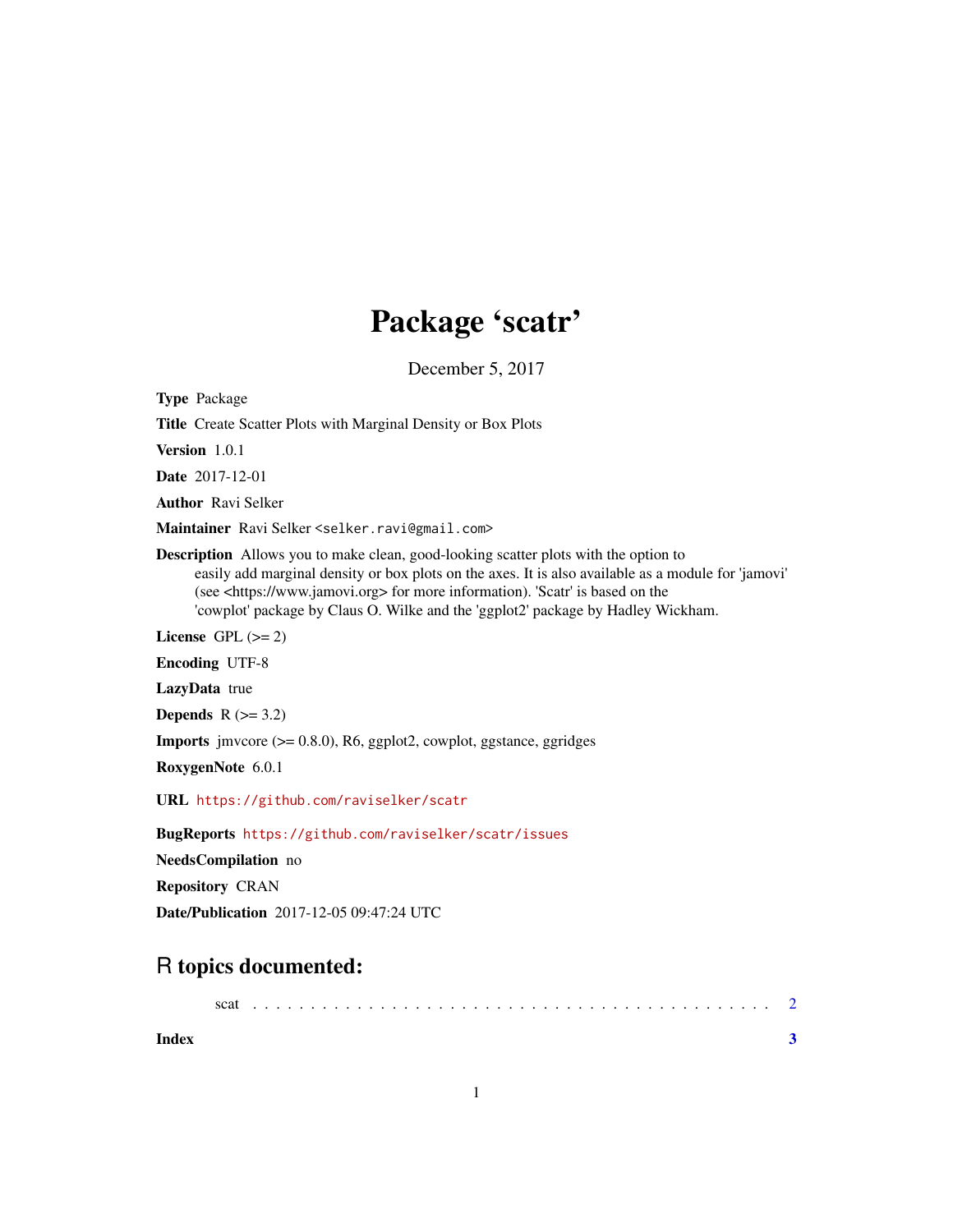#### <span id="page-1-0"></span>Description

Function for making clean, good looking scatter plots with the option to add marginal denisty or box plots.

#### Usage

scat(data, x, y, group = NULL, marg = "none", line = "none", se = FALSE)

#### Arguments

| $\boldsymbol{\mathsf{x}}$<br>points in the plot, variable must be numeric<br>У<br>points in the plot, variable must be numeric<br>a string naming the variable from data that represents the grouping variable<br>group<br>marg<br>plots on the axes<br>line<br>linear regression line, or a smoothed regression line<br>TRUE or FALSE (default), show the standard error for the regression line<br>se | data | the data as a data frame                                                           |
|---------------------------------------------------------------------------------------------------------------------------------------------------------------------------------------------------------------------------------------------------------------------------------------------------------------------------------------------------------------------------------------------------------|------|------------------------------------------------------------------------------------|
|                                                                                                                                                                                                                                                                                                                                                                                                         |      | a string naming the variable from data that contains the x coordinates of the      |
|                                                                                                                                                                                                                                                                                                                                                                                                         |      | a string naming the variable from data that contains the y coordinates of the      |
|                                                                                                                                                                                                                                                                                                                                                                                                         |      |                                                                                    |
|                                                                                                                                                                                                                                                                                                                                                                                                         |      | none (default), dens, or box, provide respectively no plots, density plots, or box |
|                                                                                                                                                                                                                                                                                                                                                                                                         |      | none (default), linear, or smooth, provide respectively no regression line, a      |
|                                                                                                                                                                                                                                                                                                                                                                                                         |      |                                                                                    |

#### Value

A results object containing:

results\$scat a scatter plot

#### Examples

```
set.seed(1337)
X < - rnorm(100)
Y < -0.5*X + rnorm(100)dat \leq data.frame(X = X, Y = Y)
scat(dat, x = 'X', y = 'Y', line = 'linear', se = TRUE, marg = 'dens')
```